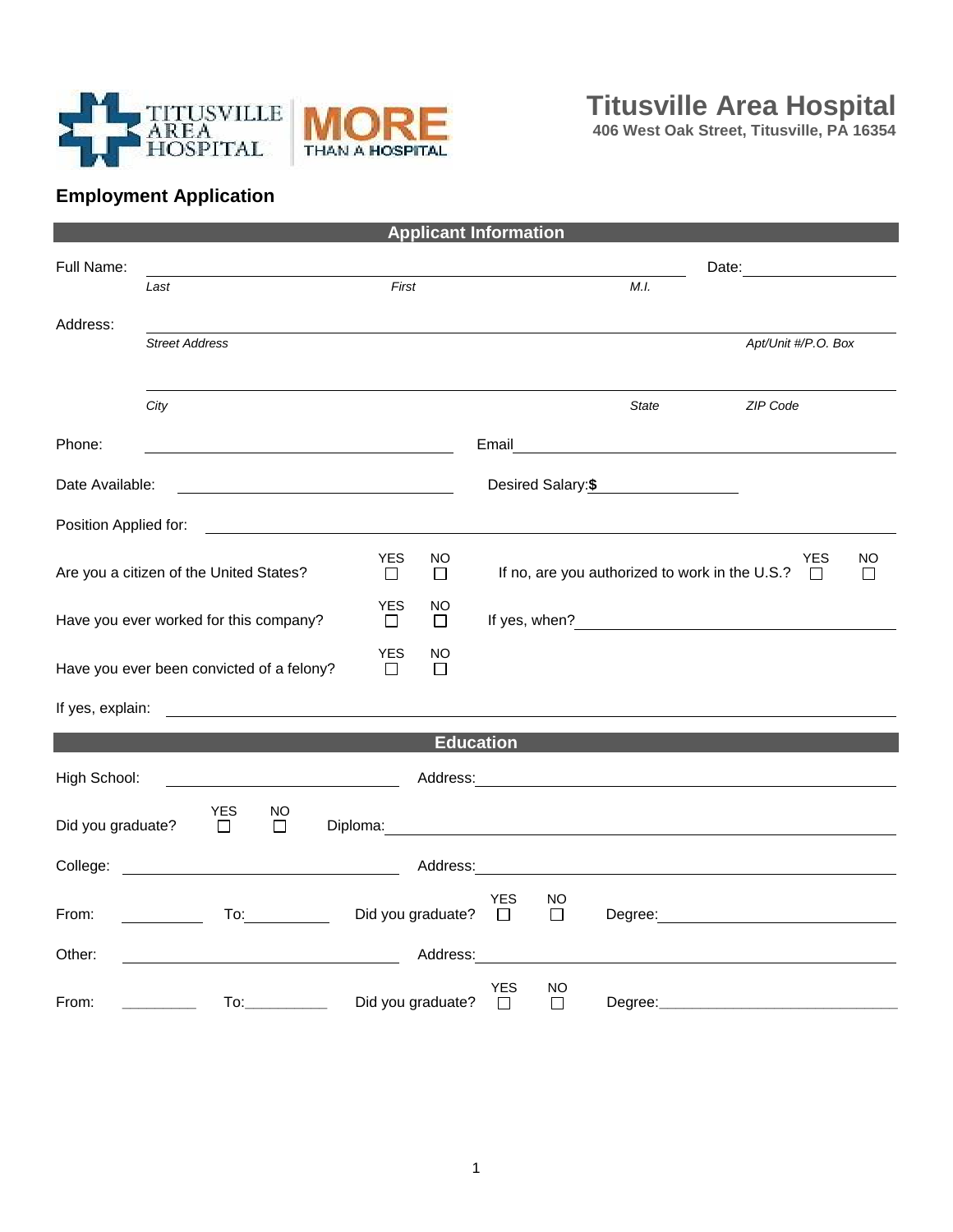**Previous Employment**

|                                                                                                                                                                                                                                               |                                                                                                                                                                                                                                                                                                                                                                                                                                                         |                                                                                                                        | List all previous employment during the past ten years starting with the most recent. Use additional sheets if needed.                                                                                                               |  |  |  |
|-----------------------------------------------------------------------------------------------------------------------------------------------------------------------------------------------------------------------------------------------|---------------------------------------------------------------------------------------------------------------------------------------------------------------------------------------------------------------------------------------------------------------------------------------------------------------------------------------------------------------------------------------------------------------------------------------------------------|------------------------------------------------------------------------------------------------------------------------|--------------------------------------------------------------------------------------------------------------------------------------------------------------------------------------------------------------------------------------|--|--|--|
|                                                                                                                                                                                                                                               |                                                                                                                                                                                                                                                                                                                                                                                                                                                         |                                                                                                                        |                                                                                                                                                                                                                                      |  |  |  |
| Company:                                                                                                                                                                                                                                      |                                                                                                                                                                                                                                                                                                                                                                                                                                                         | <u> 1989 - Johann Stein, marwolaethau a bhann an t-Amhain an t-Amhain an t-Amhain an t-Amhain an t-Amhain an t-A</u>   |                                                                                                                                                                                                                                      |  |  |  |
| Address:                                                                                                                                                                                                                                      |                                                                                                                                                                                                                                                                                                                                                                                                                                                         | <u> 1989 - Johann Stoff, deutscher Stoffen und der Stoffen und der Stoffen und der Stoffen und der Stoffen und der</u> | Supervisor: Victor Control of Control Control Control Control Control Control Control Control Control Control Co                                                                                                                     |  |  |  |
| Job Title:                                                                                                                                                                                                                                    | <u> 1989 - Johann Barn, mars eta bainar eta idazlea (</u>                                                                                                                                                                                                                                                                                                                                                                                               | Starting Salary: \$                                                                                                    | Ending Salary: \$                                                                                                                                                                                                                    |  |  |  |
|                                                                                                                                                                                                                                               |                                                                                                                                                                                                                                                                                                                                                                                                                                                         |                                                                                                                        | Responsibilities: <u>contract and contract and contract and contract and contract and contract and contract and contract and contract and contract and contract and contract and contract and contract and contract and contract</u> |  |  |  |
| From:                                                                                                                                                                                                                                         |                                                                                                                                                                                                                                                                                                                                                                                                                                                         |                                                                                                                        | Reason for Leaving: Management Control of Reason for Leaving:                                                                                                                                                                        |  |  |  |
|                                                                                                                                                                                                                                               |                                                                                                                                                                                                                                                                                                                                                                                                                                                         |                                                                                                                        |                                                                                                                                                                                                                                      |  |  |  |
|                                                                                                                                                                                                                                               |                                                                                                                                                                                                                                                                                                                                                                                                                                                         |                                                                                                                        | <u> 1989 - Andrea Santa Andrea Andrea Andrea Andrea Andrea Andrea Andrea Andrea Andrea Andrea Andrea Andrea Andr</u>                                                                                                                 |  |  |  |
| Company:                                                                                                                                                                                                                                      |                                                                                                                                                                                                                                                                                                                                                                                                                                                         | <u> 1989 - Johann Stoff, deutscher Stoff, der Stoff, der Stoff, der Stoff, der Stoff, der Stoff, der Stoff, der S</u>  |                                                                                                                                                                                                                                      |  |  |  |
| Address:                                                                                                                                                                                                                                      |                                                                                                                                                                                                                                                                                                                                                                                                                                                         | <u> 1989 - Johann Barnett, fransk politik (f. 1989)</u>                                                                | Supervisor: Victor Control of Control Control Control Control Control Control Control Control Control Control Co                                                                                                                     |  |  |  |
| Job Title:                                                                                                                                                                                                                                    | <u> 1989 - Johann Barnett, fransk politiker (</u>                                                                                                                                                                                                                                                                                                                                                                                                       | Starting Salary: \$                                                                                                    | Ending Salary: \$                                                                                                                                                                                                                    |  |  |  |
|                                                                                                                                                                                                                                               |                                                                                                                                                                                                                                                                                                                                                                                                                                                         |                                                                                                                        |                                                                                                                                                                                                                                      |  |  |  |
| From:                                                                                                                                                                                                                                         | $\begin{array}{c}\n\hline\n\end{array}$ $\begin{array}{c}\n\hline\n\end{array}$ $\begin{array}{c}\n\hline\n\end{array}$ $\begin{array}{c}\n\hline\n\end{array}$ $\begin{array}{c}\n\hline\n\end{array}$ $\begin{array}{c}\n\hline\n\end{array}$ $\begin{array}{c}\n\hline\n\end{array}$ $\begin{array}{c}\n\hline\n\end{array}$ $\begin{array}{c}\n\hline\n\end{array}$ $\begin{array}{c}\n\hline\n\end{array}$ $\begin{array}{c}\n\hline\n\end{array}$ |                                                                                                                        | Reason for Leaving:<br><u>Neason</u> for Leaving:                                                                                                                                                                                    |  |  |  |
|                                                                                                                                                                                                                                               |                                                                                                                                                                                                                                                                                                                                                                                                                                                         |                                                                                                                        |                                                                                                                                                                                                                                      |  |  |  |
|                                                                                                                                                                                                                                               |                                                                                                                                                                                                                                                                                                                                                                                                                                                         |                                                                                                                        |                                                                                                                                                                                                                                      |  |  |  |
| Company:                                                                                                                                                                                                                                      |                                                                                                                                                                                                                                                                                                                                                                                                                                                         | <u> 1980 - Jan Samuel Barbara, martin da shekara tsara 1980 - An tsara 1980 - An tsara 1980 - An tsara 1980 - An</u>   |                                                                                                                                                                                                                                      |  |  |  |
| Address:                                                                                                                                                                                                                                      |                                                                                                                                                                                                                                                                                                                                                                                                                                                         | <u> 1989 - Johann Stoff, deutscher Stoff, der Stoff, der Stoff, der Stoff, der Stoff, der Stoff, der Stoff, der S</u>  | Supervisor: Victor Andrew Management Communication                                                                                                                                                                                   |  |  |  |
| Job Title:                                                                                                                                                                                                                                    |                                                                                                                                                                                                                                                                                                                                                                                                                                                         | Starting Salary:\$                                                                                                     | Ending Salary:\$                                                                                                                                                                                                                     |  |  |  |
| Responsibilities:                                                                                                                                                                                                                             |                                                                                                                                                                                                                                                                                                                                                                                                                                                         |                                                                                                                        |                                                                                                                                                                                                                                      |  |  |  |
| From:<br><u>and the community of the community of the community of the community of the community of the community of the community of the community of the community of the community of the community of the community of the community</u> |                                                                                                                                                                                                                                                                                                                                                                                                                                                         |                                                                                                                        | Reason for Leaving:<br><u> </u>                                                                                                                                                                                                      |  |  |  |
|                                                                                                                                                                                                                                               |                                                                                                                                                                                                                                                                                                                                                                                                                                                         |                                                                                                                        |                                                                                                                                                                                                                                      |  |  |  |
|                                                                                                                                                                                                                                               |                                                                                                                                                                                                                                                                                                                                                                                                                                                         | <b>Military Service</b>                                                                                                |                                                                                                                                                                                                                                      |  |  |  |
| Branch:                                                                                                                                                                                                                                       |                                                                                                                                                                                                                                                                                                                                                                                                                                                         |                                                                                                                        | From: $\sqrt{2\pi}$<br>To: $\qquad \qquad$                                                                                                                                                                                           |  |  |  |
| Rank at Discharge:                                                                                                                                                                                                                            |                                                                                                                                                                                                                                                                                                                                                                                                                                                         |                                                                                                                        |                                                                                                                                                                                                                                      |  |  |  |
| If other than honorable, explain:                                                                                                                                                                                                             |                                                                                                                                                                                                                                                                                                                                                                                                                                                         | <u> 1989 - Johann Barbara, markazi batar a shekara 1989 - Andrea Santana a shekara 1989 - Andrea Santana a shekar</u>  |                                                                                                                                                                                                                                      |  |  |  |